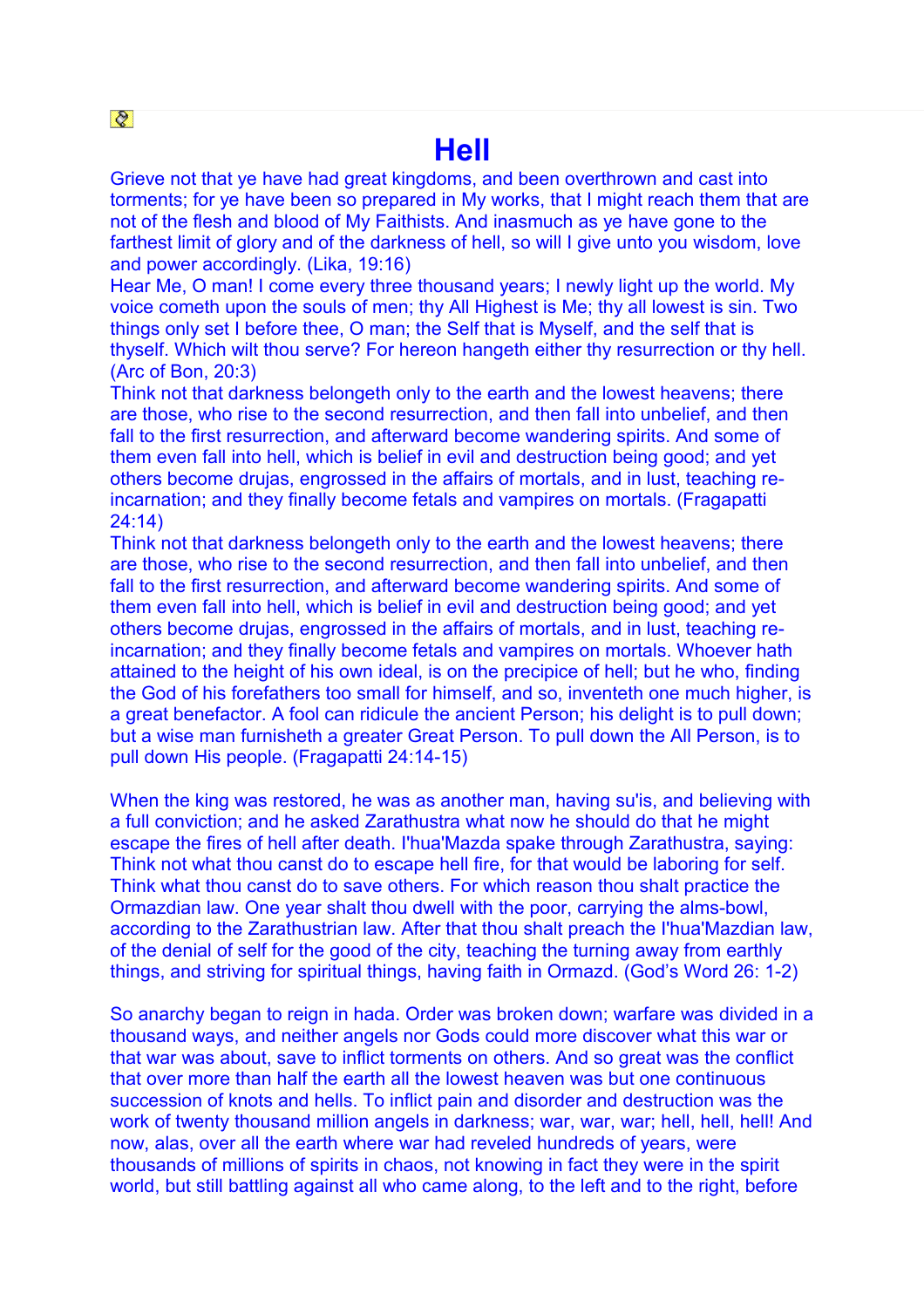and behind, screaming, bawling with madness, striking out in madness, in unceasing agony, in an unending nightmare of madness. And from the mighty hosts of darkness, the drujas, deep born in darkness, now pestering the people on earth, were hundreds of millions of familiars taking to fetalism! Vampire spirits who suck the blood and the flesh of mortals till the brain and heart are wild and mad! Till the mortal is driven to nameless deeds of horrors, desperate with the foul obsession. Spirits who bring poison and horrid smells to afflict mortals with; spirits who delight to feed on the flesh of mortals which is corrupted with scabs and running sores. Spirits that teach re-incarnation and lust as the highest, most exalted heaven. (Wars 54:16-18) The swift messengers departed hastily. Fragapatti then commanded that the avalanza be anchored for a day; and he and many of his hosts went out into hell, where the spirits were weeping and wailing, and cursing, or lying in drunkenness and lethargy. Many of them were naked and foul smelling; and hundreds of thousands of them, having had diseased corporeal bodies whilst on earth, had now carried with them into hell the substance of their corruptions, even the rottenness of plagues and consumptions, and of other diseases it is not even lawful to mention. Fragapatti said: By Thy Power, O Jehovih, shall a wall of fire encompass these people about. They shall not escape. For were they to return to a nation of mortals, they would inoculate them unto death. Fire, O Jehovih, fire! Thou All Purifier! And he cast his hands outward and upward, in majesty, and there rose up walls of fire on the face of the mountains; and the light thereof fell into the valleys of Ugh'sa, the pit of hell. To the east and west and north and south, Fragapatti turned, saying: A wall of fire! a wall of fire! And he, himself, shone as a sun, united with the Eternal All Creator, Whose voice was power to wield the elements to His will. Presently, there were hemmed into one field more than five hundred million drujas, who, by the sudden transformation, were roused up to desperate wildness, with bated breath, running hither and thither, first one way and then another. And yet there were other millions of them, so low and stupid and crazed, that the others ran over them as if they were but a heap of rubbish, death! Fragapatti 11:4-8)

Think not, O ye angels, that the resurrection of your heirs, and their descendants that come up out of the earth, is an easy matter and of steady progress, devoid of mishaps and woeful darkness. The angels under you shall become at times rebellious and defiant; disregarding your laws and decrees; and they shall desert your heavenly places and go down to the earth in millions and hundreds of millions. And they shall drive away the ashars, and then assume guardianship over mortals. But they shall develop no righteousness under the sun, but they will inspire mortals to war and destruction. And these angels will themselves take to war and evil on every hand within the place of your heavens. With the foul gases of atmospherea shall they make weapons of war and places of torment. With these elements shall they make suffocating hells in order to cast one another in chaos. And mortals who shall be slain in war shall be born in spirit in chaos on the battlefields; in chaos shall such spirits enter the es world. And they shall not know that they are dead, (as to earth life), but shall still keep fighting right and left. And enemy shall take enemy, in these heavens, and cast them in the places of torment which they have built, and they shall not know peace nor wisdom. And the work of your heavens shall become as nothing. And ye shall turn to, going about delivering hells and the spirits in chaos. And your labor shall be exhaustive; verily shall you cry out because ye came and peopled the earth. This also have I created possible unto My creations; for both angels and mortals shall learn to know the elements of the heavens and the earth, and to know the trials of love and misfortune. Nor have I made wisdom possible unto any man or angel that